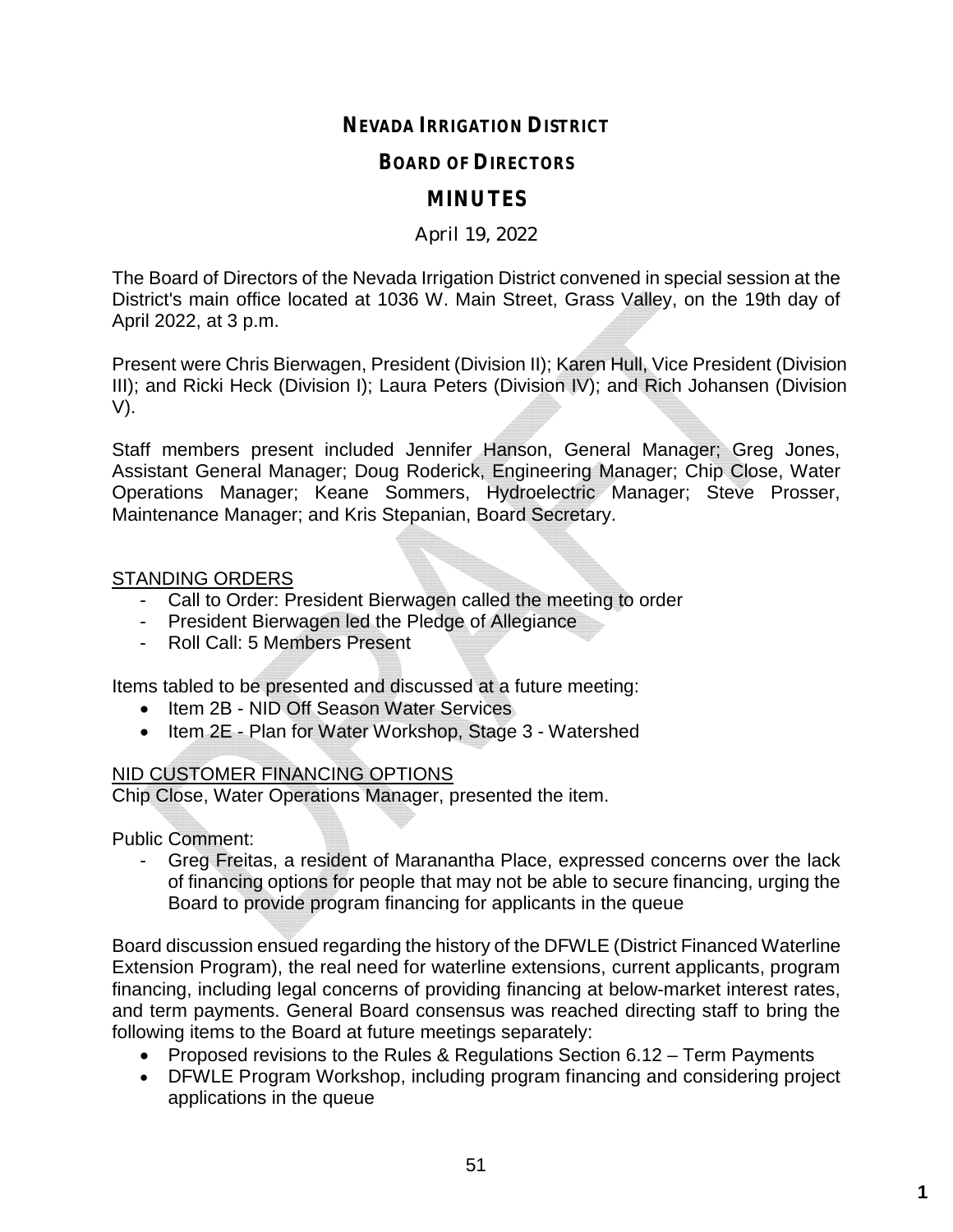The meeting recessed at 3:55 p.m. and reconvened at 4:00 p.m.

#### PLAN FOR WATER MATRIX AND PROCESS CHECK-IN

Jennifer Hanson, General Manager, opened the workshop and provided a brief review of the Plan for Water matrix.

Public Comment:

- None

PRESENTATION FROM TRIBAL MEMBERS FROM THE LIZZIE ENOS NISENAN FAMILY FOUNDATION AND THE UNITED AUBURN INDIAN COMMUNITY (UAIC) PRESERVATION DEPARTMENT

Greg Jones, Assistant General Manager, presented the item.

Tribal members present with the Lizzie Enos Nisenan Family Foundation included Brian Wallace, Wanda Rose Enos Batchelor, and Anne Wallace. The United Auburn Indian Community Preservation Department was represented by Rebecca Allen, Preservation Department Director; Matthew Moore, Tribal Historic Preservation Officer; and Cherilyn Ashmead, Cultural Regulatory Specialist.

The presentation entitled "Nisenan Watersheds and Cultural-Biological Restoration" focused on the following:

- Nisenan & NID Collaboration
- Returning Nisenan Hands to Nisenan Lands
	- o Nisenan Science
	- o Functioning and Holistic Watersheds
- Nisenan Landscapes
	- o Cultural Sensitivity
	- o Watersheds
	- o Historic Significance
- Can You Hear the Rivers Sing? Living Ancestral Beings

The presentation also included:

- A "Declaration on the Cultural and Biological Rights of Kum Mim Sew' and Nisenan Homelands" and an expressed goal that it be adopted in whole or in part and serve as a starting point for future collaboration
- The following recommended quiding principles for the NID Plan for Water from the presenting Tribal groups:
	- 1. Honor and help future generations
	- 2. Protect biodiversity, every culture, all species
	- 3. Ensure that all actions have an environmental benefit
	- 4. Explore and feel relationships and alliances with nature and each other
	- 5. Take action in your community

The meeting recessed at 5:23 p.m. and reconvened at 5:30 p.m.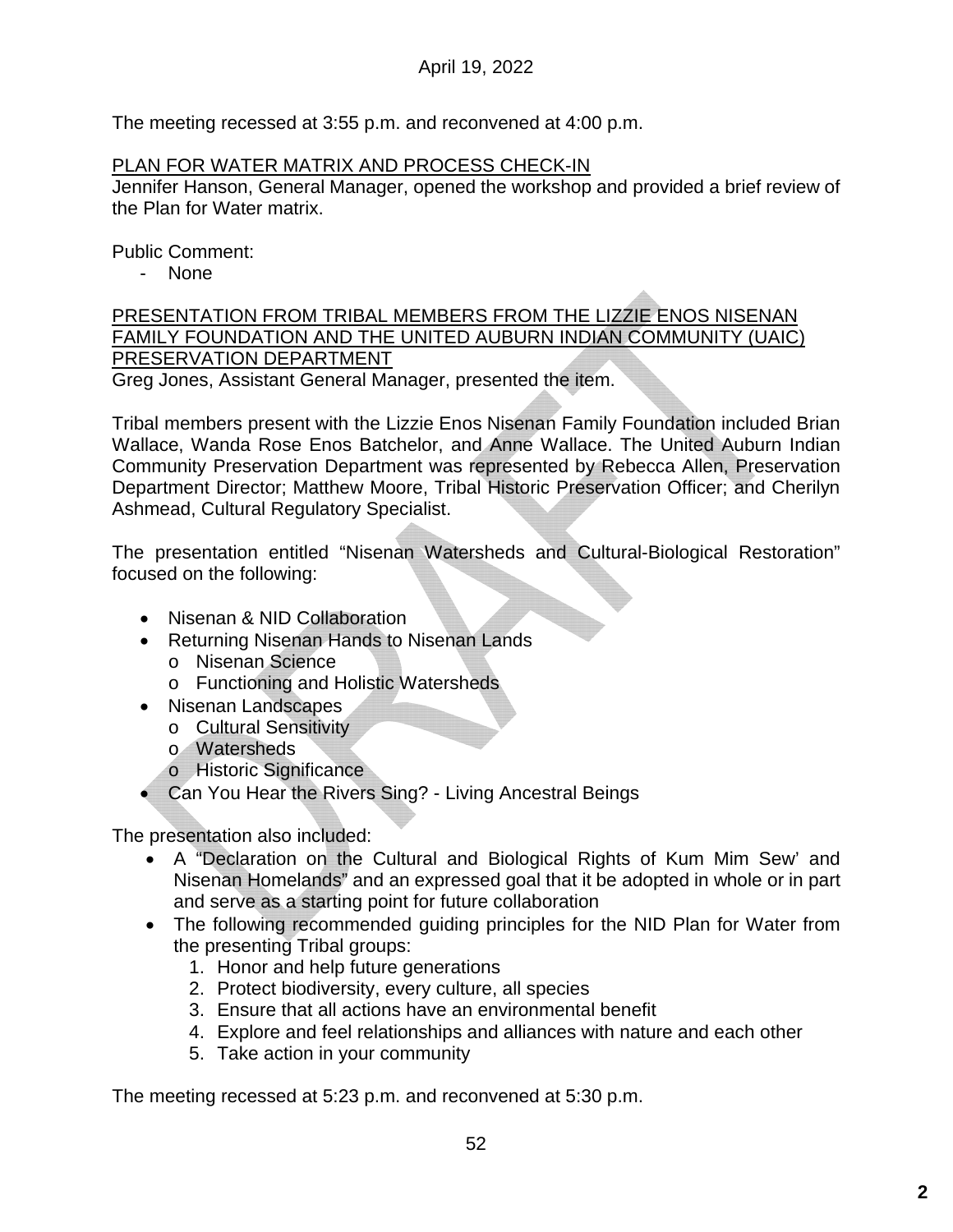Public Comment:

- Keiko Mertz, Policy Manager with South Yuba River Citizens League, thanked the District for extending the Watershed Stage to two meetings
- Jeff Litton, member of the public:
	- o Requested clarification on which Nisenan groups were being represented
	- o Inquired if the Lizzie Enos Nisenan Foundation is affiliated with the United Auburn Indian Community
	- o Provided comment that in March 2017, past NID General Manager Rem Scherzinger told Nevada City Rancheria Nisenan and Colfax Todds Valley Nisenan that they would need to join the United Auburn Indian Community (because they are a recognized tribe) to collaborate with NID regarding Centennial Dam, and inquired how that relates today
	- o Asked if time will also be given to the Nevada City Rancheria Nisenan and Colfax Todds Valley Nisenan to present and if they were invited to participate
	- o Expressed his appreciation for the presentation
	- o Asked if it would be possible for NID to give an indigenous land acknowledgment at the beginning of future public meetings
	- o Commented in support of NID's adoption of some of the presented Tribal writings into NID's missions and practices
- Anonymous Attendee, inquired about the difference between the "Nisenan Watershed" and "source watershed" in the Plan for Water
- Tanner Stokes, member of the public, inquired about who will have access to the recording of this meeting
- Dianna Suarez, resident of Colfax, asked if there was salmon in the Bear River
- Stewart Feldman, member of the public:
	- o Inquired about records or legends of anadromous fish (salmon/steelhead) in the region, and if so, which watershed and where to find this information
	- o Asked if there's time to receive all presentations scheduled for this meeting
	- o Expressed his appreciation for the presentation
- Mikos Fabersunne, member of the public:
	- o Requested clarification of the names of the participating Tribal members
	- o Expressed his appreciation for a terrific presentation
	- o Thanked the Nisenan people and called it a "historical moment"
- Anonymous Attendee:
	- o Asked what unratified lands were promised to the Nisenan and if the Bear River had a salmon run to those lands
	- o Inquired if salmon runs to the lands were promised to the Nisenan